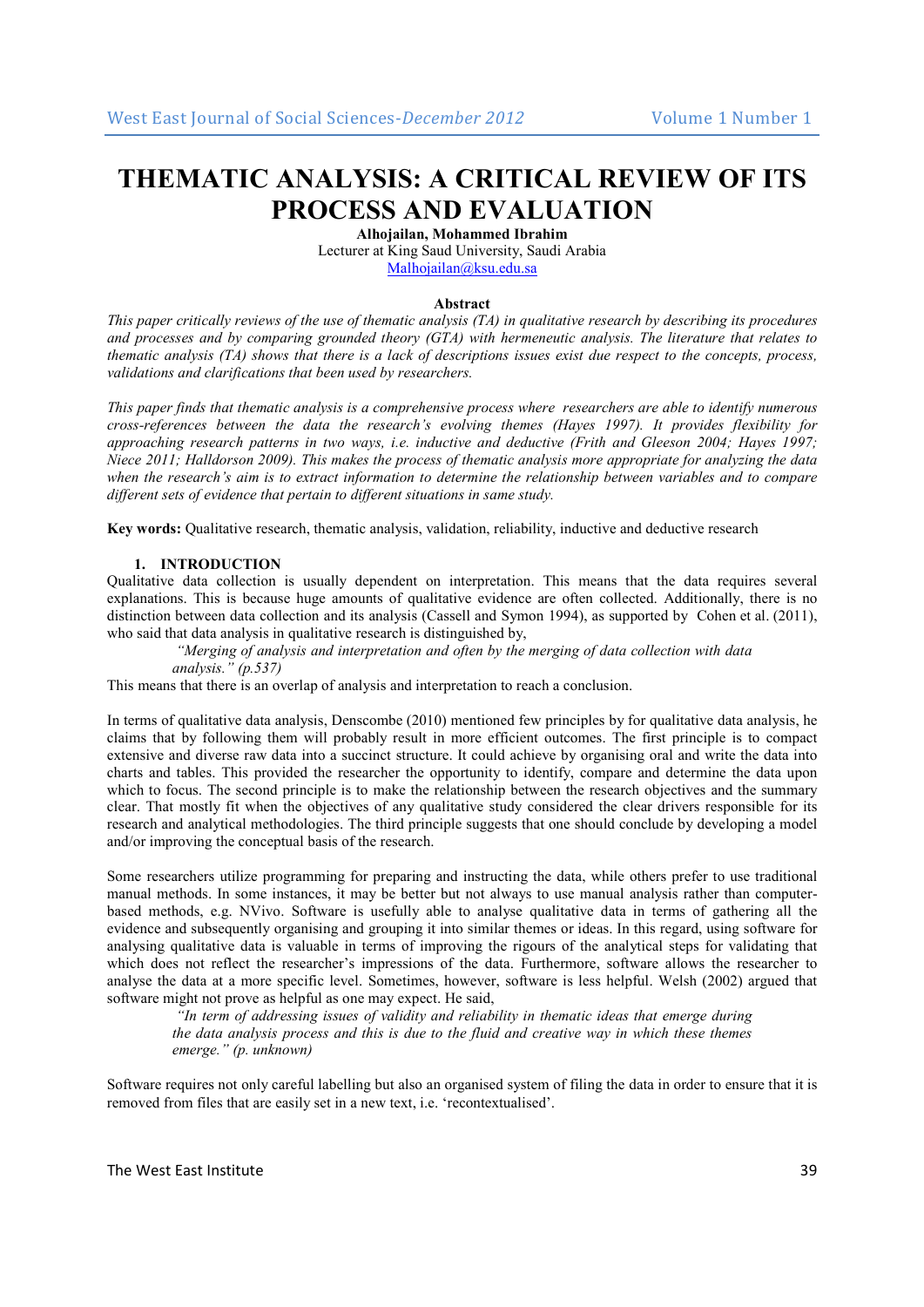# **2. GROUNDED THEORY, HERMENEUTIC AND THEMATIC ANALYSIS, CONCEPTS AND SUITABILITY**

Braun and Clarke (2006) argue that Grounded Theory is very similar to Thematic Analysis in terms their procedures for coding 'themes' or coding from data (pp. 8-10). Despite these similarities, differences exist. These differences derive from a major feature of Grounded Theory. It has been suggested that their data collection and analysis processes run parallel. In other words, the data analysis process starts at the same time as the data collection process, which means that further data collection should be grounded on what has been previously analysed (Strauss and Corbin 1990). This approach is unsuitable for the researchers who seek to compare two separate sets of data that are gathered at different times. For example, if the aim of the researcher is to measure what differences occur among participants during the project but the data needs to be collected during two separate phases, (i.e. at the beginning and the end of the project.) then method of collecting pre- and post-data is not incompatible with thematic analysis (Miles and Huberman 1994).

Moreover, Grounded Theory analysis data that is undetermined before starting a study, e.g. if the sample used was determined and defined then Thematic and Hermeneutic Analysis more appropriate. Grounded Theory analysis relies on theoretical sampling, which is determined during data collection (Glaser and Strauss 1967).

Hermeneutic and Thematic Analysis are similar in that both focus on interpreting the data. Both are suitable to generate theory (Bryman 2008; Miles and Huberman 1994; Myers 1997; Hayes 2000). Hermeneutic Analysis, however, with respect to its analytical principle is partly referred to as,

 *"The dialectic between the understanding of the text as a whole and the interpretation of its parts, in which descriptions are guided by anticipated explanations."(Myers 2004 p.107)* 

Boland (1985)argues that Hermeneutic Analysis can be best used to understand the organisation or the institution as a whole. This means that understanding a part (personal) will result in the understanding of the whole (organisation) and vice versa. In other words, Hermeneutic Analysis focuses on a wider research context and takes into account the entire background environment of the research during data collection (Myers 2004; Boland 1985). Hermeneutic Analysis is unlikely to be appropriate for analysing data that focuses only on participants' visions due issues.

# **3. THEMATIC ANALYSIS**

Thematic Analysis is a type of qualitative analysis. It is used to analyse classifications and present themes (patterns) that relate to the data. It illustrates the data in great detail and deals with diverse subjects via interpretations (Boyatzis 1998).

Thematic Analysis is considered the most appropriate for any study that seeks to discover using interpretations. It provides a systematic element to data analysis. It allows the researcher to associate an analysis of the frequency of a theme with one of the whole content. This will confer accuracy and intricacy and enhance the research's whole meaning. Qualitative research requires understanding and collecting diverse aspects and data. Thematic Analysis gives an opportunity to understand the potential of any issue more widely (Marks and Yardley 2004). Namey et al. (2008) said,

*"Thematic Moves beyond counting explicit words or phrases and focuses on identifying and describing both implicit and explicit ideas. Codes developed for ideas or themes are then applied or linked to raw data as summary markers for later analysis, which may include comparing the relative frequencies of themes or topics within a data set, looking for code cooccurrence, or graphically displaying code relationships." (p.138)* 

Thematic Analysis allows the researcher to determine precisely the relationships between concepts and compare them with the replicated data. By using, thematic analysis there is the possibility to link the various concepts and opinions of the learners and compare these with the data that has been gathered in different situation at different times during the project. All possibilities for interpretation are possible.

## **4. WHEN I CAN CHOOSE THEMATIC ANALYSIS**

Thematic analysis is appropriate for the following situations

## **I. Data Interpretation**

Firstly, good qualitative research needs to be able to draw interpretations and be consistent with the data that is collected. With this in mind, Thematic Analysis is capable to detect and identify, e.g. factors or variables that influence any issue generated by the participants. Therefore, the participants' interpretations are significant in terms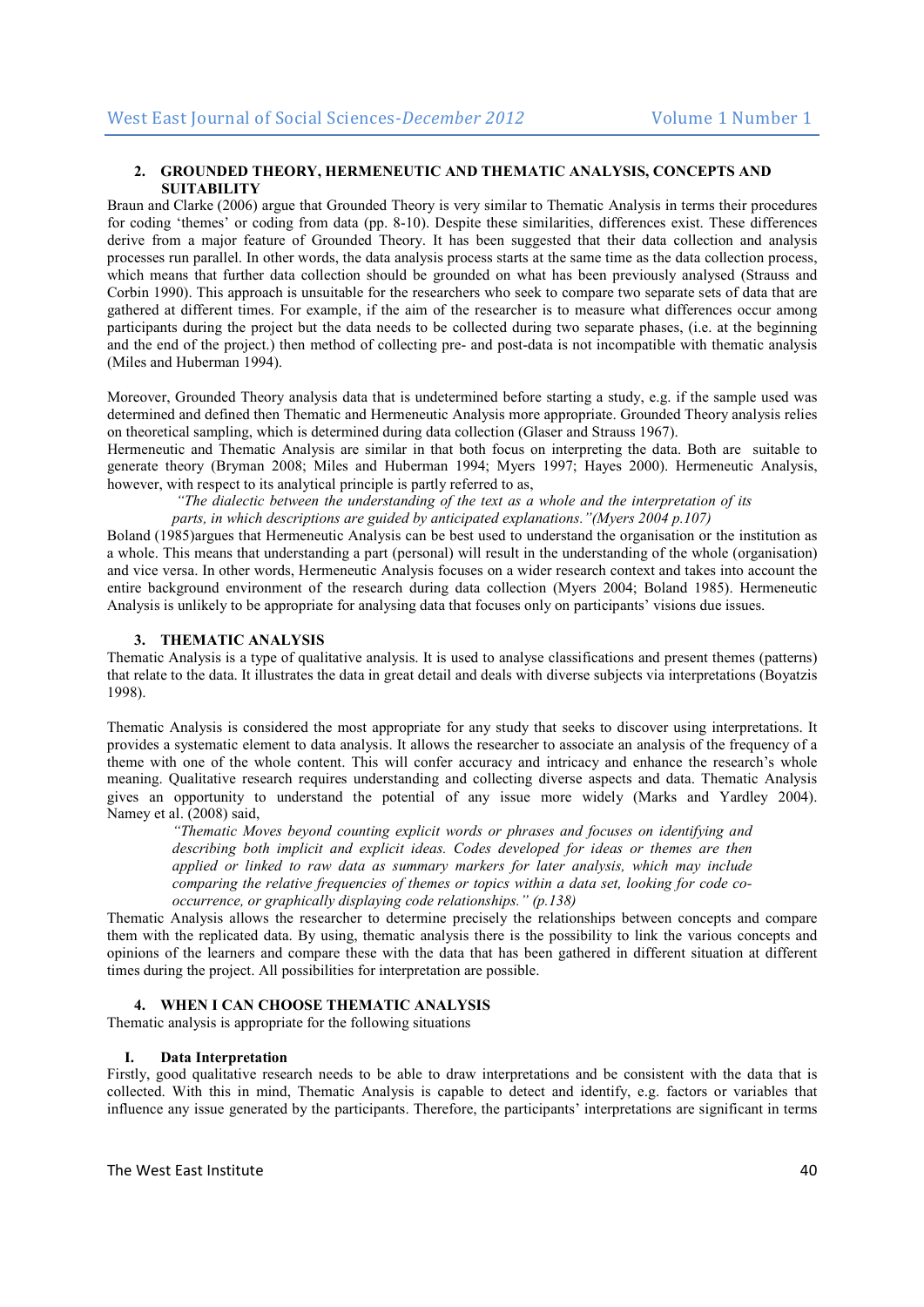of giving the most appropriate explanations for their behaviours, actions and thoughts. This fits in well with the features that are involved in the process of Thematic Analysis (Hatch 2002; Creswell 2003).

# **II. Deductive and inductive approaches**

Secondly, the flexibility of Thematic Analysis allows it to be used in both inductive and deductive methodologies (Frith and Gleeson 2004; Hayes 1997). For example, using an inductive approach the majority of the data that is collected will start with a precise content and then move to broader generalisations and finally to theories. This tends to ensure the themes are effectively linked to the data (Patton, 1990). This flexibility would enable any researcher to deal with the observational data that was collected throughout the study. In such a situation there needs to be a variety of options to frame the analysis around precise words, i.e. 'explanations', since collecting different data, e.g. observational data, attempts to give explanations for the study's entire proceedings. Furthermore, for comparing the data collected with the perceptions of the participants other comparative methodologies have to be employed, e.g. the questionnaire as a deductive approach.

In addition, to investigate the adapted observational data in terms of the constructed meanings that emanated from participants' opinions or feedback e.g. during the study, it could be achieved by an in-depth analysis with the main focus either on the perspectives of separate or groups of individuals (Hatch 2002; Creswell 2003)

## **III. Analysis two different phased of data**

Thirdly, Thematic Analysis could be appropriate when the study aims to understand the current practices of any individual. In particular the influence of any variable, which is utilised by participants in a practical way in order to investigate and identify how current situations are influenced by their points of view. This approach fits in with analysing the different phases of data collection, e.g. pre-/post-data. Further, it works when the research seeks to examine the impact of the use of blogs on learners' attitudes. For example, Alhojailan (2012), adapted a questionnaire to collect data for his study during two different phases, i.e. before and after the implementation of web 2.0 tools with learners. This approach made Thematic Analysis fit in this type of data collection. Thematic analysis is association with the data that was gathered in this research. It, therefore, highlights the flexibility of this approach, which enables it to cope when data has to be collected at different times –separately- (Miles and Huberman 1994).

In addition, these two phases will allow the researcher to observe the differences and similarities that take place before and after data adaptation. With this in mind, Thematic Analysis is considered suitable to deal with this type of data, through which the researcher can highlight the differences and similarities apparent within the data set (Creswell 2009; Creswell 2009; Boyatzis 1998).

## **IV. Coding and categorising**

Finally, Thematic Analysis provides the opportunity to code and categorise data into themes. For example, how issues influence the perceptions of participants. In the case of Thematic Analysis, processed data can be displayed and classified according to its similarities and differences (Miles and Huberman 1994).

In order to achieve the above, the process should include coding, categorisation and noting patterns, i.e. different level of themes could be provide (Braun and Clarke 2006), also to provide a relationship between the variables and factors in order to create a reasonable and logical chain of evidence (Creswell 2009; Braun and Clarke 2006; Miles and Huberman 1994). By gathering data using different instruments, (e.g. observation, questionnaires with interviews on one study) with participants in different environments, Thematic Analysis will produce and present the data more effectively and reflect the reality of the data collection (Miles and Huberman 1994; Creswell 2009; Hayes 1997).

#### **5. THEMATIC ANALYSIS MODEL**

This section describes the Miles & Huberman (1994) model for the thematic analysis process. It consists of three link stages or 'streams', i.e. data reduction, data display and data conclusion-drawing/verifying as illustrated by the following figure.

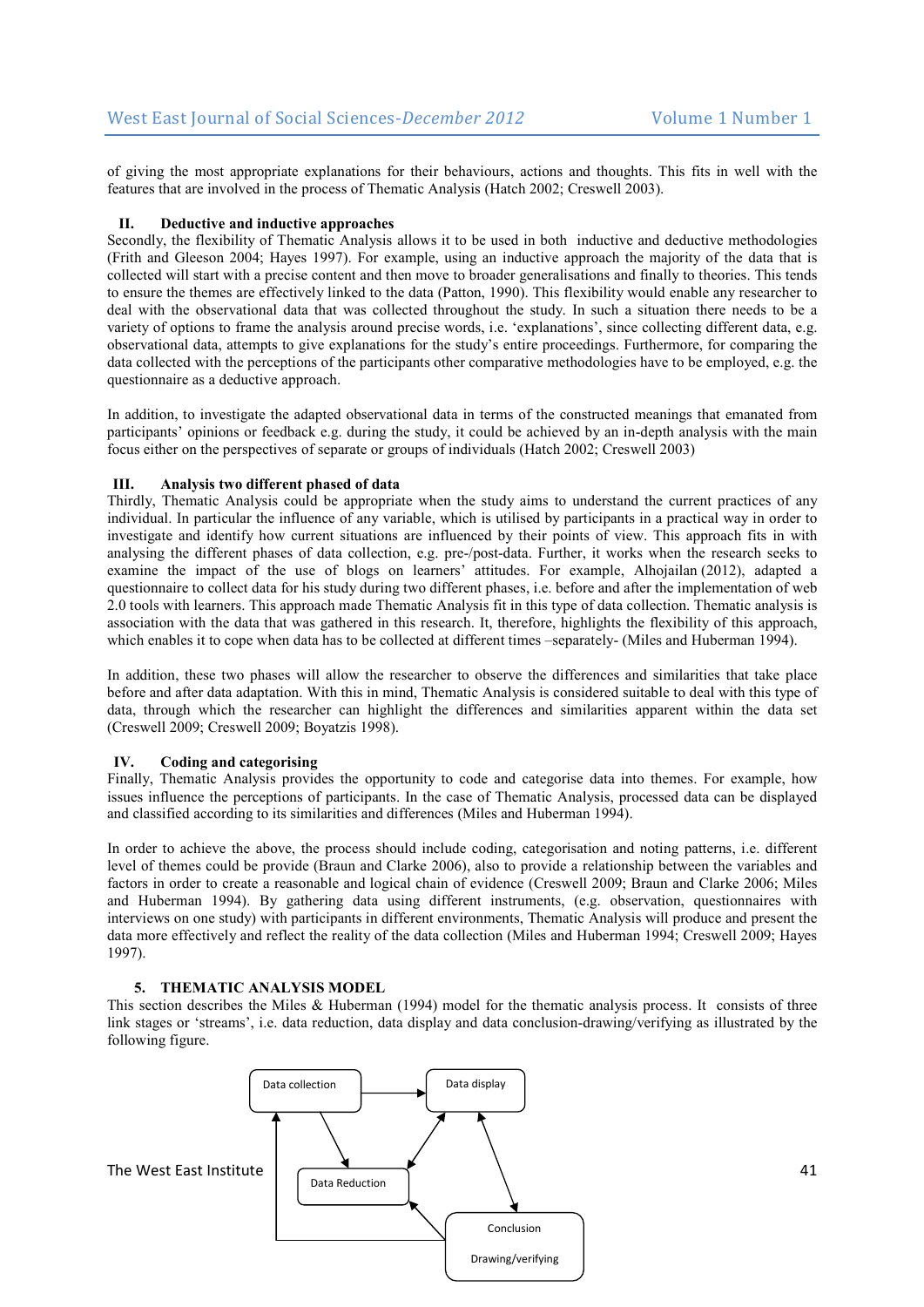Figure: Component of data analysis: interactive model in Miles & Huberman (1994, p.12) Miles &

 $\frac{1}{2}$  and  $\frac{1}{2}$  are defined in this state, new thoughts are developed in terms of  $\frac{1}{2}$  and  $\frac{1}{2}$  included in the data display. Data display is described by Miles  $&$  Huberman (1994) as,

*"An organised, compressed, assembly of information that permits conclusion drawing and action" (p. 11)* 

Importantly these stages focus on visualising the data by using a number of different display techniques, such as, quotations, narrative text, figures, tabulating differences and similarities and clarifying the relationship including its associated complexity of data (Miles and Huberman 1994; Gibbs 2002; Yin 2010).

The advantage of utilising different data display techniques makes the description of the comparison and similarities clearer, e.g. tabulating. In addition, it also increases the overall reliability of the research to make it valid for other researchers. Presenting different quotations is aimed to provide evidence, support and validate interpretations (Miles and Huberman 1994; Gibbs 2002; Patton, 1990).

The final stages of the data analysis process are linked by arranging and organising the research's concepts and thoughts. This is achieved by building coherent findings and drawing structures of the results from the data that is displayed. During this stage, the meaning of contradictory and identical data needs clarification (Creswell, 2007; Miles & Huberman, 1994).

# **6. THEMATIC PROCESS**

Before continuing to implement the data using Thematic Analysis, a few points that are worthwhile mentioning clearly show the basis for adapting thematic analysis to a specific piece of research. It highlights the aim of validation to establish a fundamental view of the analysis itself. This will assist the researchers with the details and sequence of how the raw data could be utilised.

If the data collection gathered based on e.g. observation that rely on participants' visions -feeling or attitude-. In Thematic Analysis data investigation and generating- theory are combined with its analytical element (Braun and Clarke 2006; Crawford et al. 2008). This is particularly appropriate when the researcher aims to examine the data in order to discover common themes and thoughts from more than one participant. It is beneficial to allocate a narrative to the diverse data to gain a clear logical understanding of the participant's thoughts and to convey their experience (Crawford et al. 2008).

With same example, a better understanding of participants' attitudes and reflections on issues which could be mostly- measure is best gained through their diverse statements. Thematic Analysis provides the opportunity for researchers to move beyond calculating unambiguous words or statements or expressing the ideas. The themes develop the clues and then adapt or connect them to the raw data as summary indicators for deferred analysis. Namey & Namey et al. (2008) endorse this view and feel that by following these concepts thematic analysis,

*"May include comparing the relative frequencies of themes or topics within a data set, looking for code co-occurrence or graphically displaying code relationships." (p.138)* 

To present content when Thematic Analysis is used, the theme must "*describe the bulk of the data*" (Joffe and Yardley 2004 p.67). In other words, a large amount of content, i.e. data is required. This is because, while one single statement is significant, it does not necessarily reflect the full story. This is especially true when the research's objectives aim to gain an insight and discover relationships between the diverse data that originated from the different groups of learners. Thus, the researcher needs to provide and describe a large amount of data (Ibid, pp.67– 77).

Thematic Analysis provides rich, detailed and complex data, which is compatible with Braun & Clarke's (2006) vision. Further, Blacker (2009) argues that a rich thematic description of the entire data would assist him and/or the readers to get a sense of "*the predominant and important themes*" (p.83) from the data.

A thematic analysis process analyses the data without engaging pre-existing themes, which means that it can be adapted to any research that relies -only on- upon participants' clarifications. In other words, each statement or idea contributes towards understanding the issues, which leads to an appreciation of the whole picture. This is because

The West East Institute 42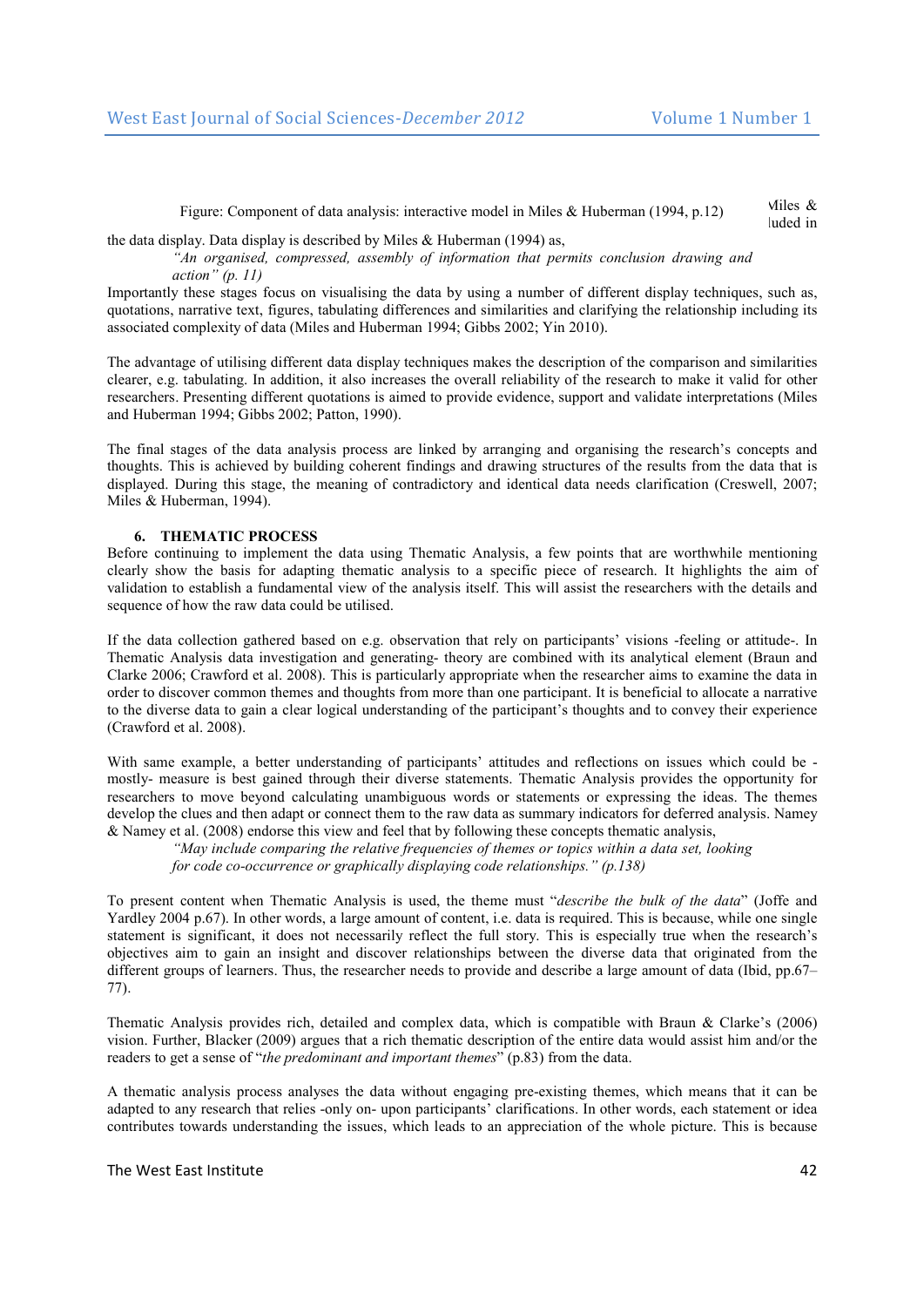every statement is valid in understanding a single concept or ones shared with other statements. Concepts are thus constructed to give a full picture of the learner's views and actions. Furthermore, presenting similarities and differences between the participants' perspectives will assist the readers to obtain a global view (Joffe & Yardley 2004; Blacker 2009).

These guiding principles should to be considered by any research that uses a thematic process for its data analysis. The following sections describe in detail the process of data analysis using the stages of the Miles & Huberman (1994) Model, i.e. data reduction, data display and drawing the data to give an overview for the validation of the themes that extracted.

## **6.1 DATA REDUCTION**

Data reduction is the first stage in data analysis according the Miles & Huberman (1994) model. In addition, data reduction is,

*"A form of analysis that sharpens, sorts, focuses, discards, and organizes data in such a way* 

*that "final" conclusion can be drawn and verified." (Miles & Huberman 1994, p.11)* 

It includes the process of selecting, simplifying and transforming the data. Miles & Huberman (1994) argue that reducing and transforming data in qualitative research can be achieved in different ways. It could be,

 *"…through selection, through summary or paraphrase, through being subsumed in larger pattern" (p.11).* 

The procedure of data reduction is performed in such a way that conclusions are drawn and verifications are completed. Furthermore, coding is involved by assigning table units to the data that could be collected from the participants whether it was a single statement or a longer answer.

The main purpose of coding in Thematic Analysis is to make connections between different parts of the data. Coding is derived from the participants' responses, e.g. statements and reports and it categorises information with the aim of framing it as theoretical perceptions (Coffey and Atkinson 1996). Coding will allow the researcher to review the whole of the data by identifying its most significant meaning or to put it simply what is the data trying to say or tell us (Miles and Huberman 1994; Halldorson 2009; Coffey and Atkinson 1996).

The following section will discuss and describe the different phases that could involved in data reduction.

## **6.1.1 PHASES IN DATA REDUCTION**

The data reduction could be achieved through three main phases. Each phase, however, reduced the data in different ways as follows.

#### **I. First phase for data reduction:**

After collected the data, the researchers should tabulate it using Microsoft Word prior to preparing and organizing the content of data. This meant that the data are ready to be analysed word-by-word, using the tables to show any significant patterns or themes (Miles and Huberman 1994; Halldorson 2009). In addition, Bogdan and Biklen (2007) argue that in Thematic Analysis, data 'must' be read at least twice (p.165) so that the researcher should "*get a feel for the text by handling your [the] data multiple times.*" (Ryan and Bernard 2003 p.11) Regarding this issue, Bernard (2000) mentioned an ocular scan method, which he argued is one of the best ways for the researcher to 'hunt' for themes and patterns in qualitative data (see Attard and Coulson 2012 p.501; Kim 2008 p.12).

From the researcher's experience of analysing the data from two of his papers, which are entitled "*The effectiveness of Weblogs as e-learning tools in higher education")* and, "*Identification of learners' attitudes regarding the implementation of read/write web, blog tools: a case study in higher education").* Reading the data a few times before and after identifying the themes and codes proved beneficial for following reasons.

- 1. It allowed the researcher to appreciate the full picture and make connections between the participants' thoughts, ideas and the data collected through observations.
- 2. Reading prior to starting analysis allowed the researcher to identify and have more time to evaluate the data so preventing precipitous conclusions.

#### **II. The second phase of data reduction**

This phase involved highlighting the sentences from each participant that could be used, for example, e.g. to answer the study's questions by taking 'excerpts from the participant's full text'*.* It has been advised that researchers should

## The West Fast Institute 43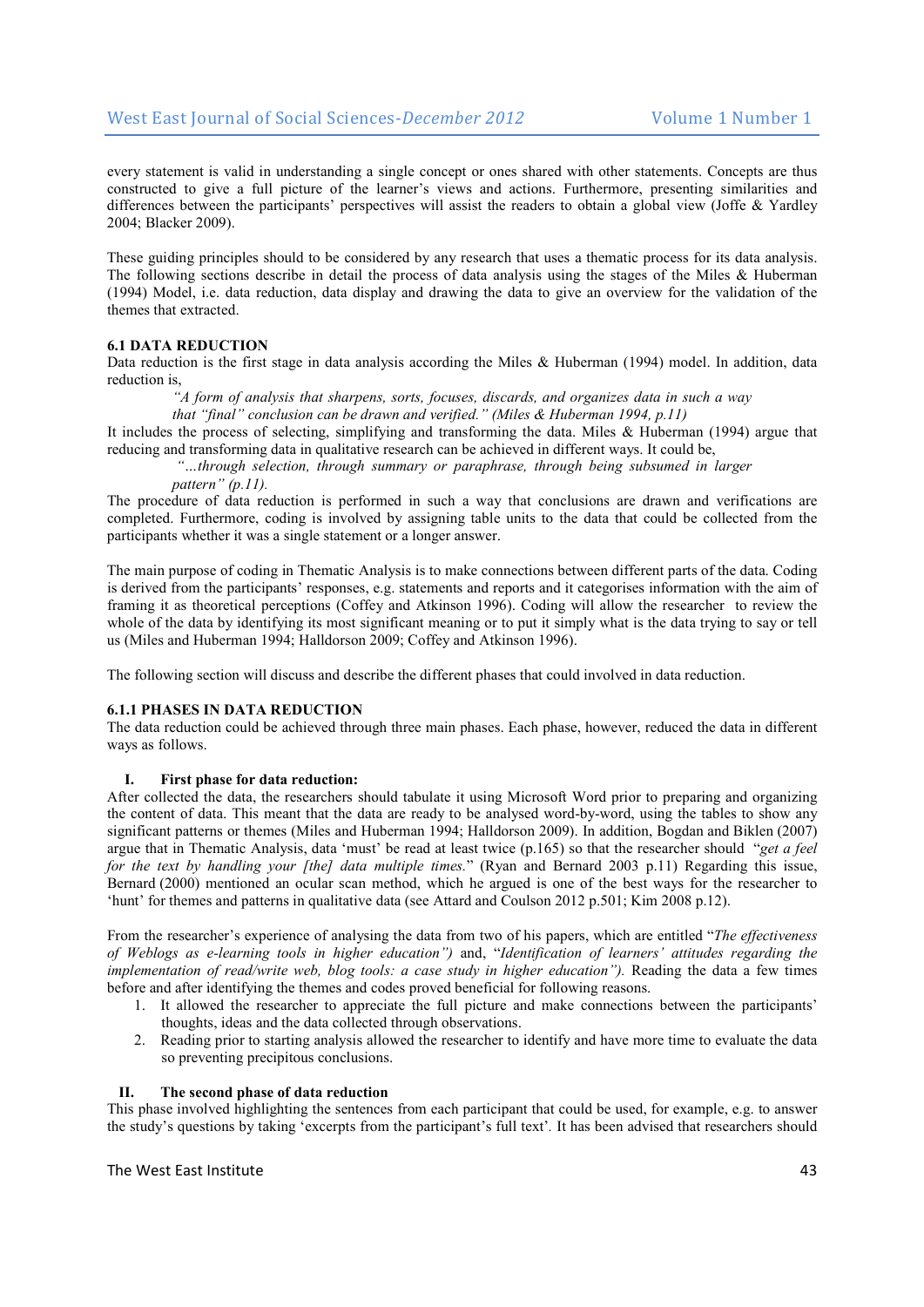at all times keep an eye on the study's questions during data collection and analysis (Halldorson 2009), which will assist the researcher to identify accurately '*excerpts'* that relate to the research's objectives. In addition, Ryan and Bernard (2003) said,

*"We highly recommend pawing through texts and marking them up with different coloured highlighter pens." (p.11)* 

By that, therefore, all the data should highlighted to prepare it for the next phase.

# **III. The Third phase of data reduction**

This phase involved using the highlighted sentences and then breaking the data into smaller segments or themes. These segments or themes referred to the sentences of a paragraph. This established the first themes from the data. Subsequently, the researcher then should to read the full content again in order to compare, contrast and/or search for missing information that had not appeared in the first level of the themes (Ryan and Bernard 2003).

The data should to develop further under the first level of themes, which enabled a better tabulation of the themes texts and it should to save in a new Word document. This procedure will make the themes clearer and more understandable in terms of the researcher's focus. The data should then prepared and readied for identifying and classifying the second level of themes.

Before proceeding to identify the second level of themes i.e. 'codes', it is worthwhile discussing the themes' validity, which -must- conducted during these phase. The aim is to make sure that the excerpts from the first themes represented the whole text. This is discussed in the next section.

## **6.1.2 Themes' reliability and validity**

One important step in Thematic Analysis is that the 'themes' need to be evaluated to ensure they represent the whole of the text. Miles & Huberman (1994) said that validating themes in the early and late stages of data analysis is essential. It has been suggested that the researcher should involve an outside reviewer during this early stage to evaluate and identified themes. In other words, to test if the themes the researcher identified are compatible with the whole of the text or not. The researcher should subsequently involve an independent reviewer for his/her feedback. This will enable the researcher to compare the two sets of feedback (Miles & Huberman 1994). The main purpose of this procedure is to "*build reliability in themes analysis coding*" (Hosmer 2008 p.52). The researcher is now better informed of any conflicting results (if there are any) with respect to any themes that were added or removed by the outside and independent reviewers (Miles & Huberman 1994; Hosmer 2008).

Subsequently, the researcher should refer to the list of themes agreed with the outside reviewer and identify those excerpts made by participants that support each theme. Late checking and verification involved the independent reviewer to evaluate the overall themes, demonstrate and confirm the details of textual excerpts "*similar to validity in positivistic terms*" (Hosmer 2008, p.52). Miles & Huberman (1994) say that by including two i.e. outside/independent reviewers at two separate phases would 'probably' build a strong process for analytical credibility "*similar to reliability from a positivistic perspective"* (Hosmer 2008, p.52).

Validation must be done in the early stages of any research. The first level of themes –must- be validated during the first and second level of themes during the second phase.

In addition, from the researcher's experience, validation is beneficial for the data, especially at the first level of themes as it provides accurate and reliable ones for the second level. Furthermore, it makes the data at the second level of themes less prone to errors and mistakes. This could be notice at the second level of the themes' 'codes'. Here the agreed codes of the independent and outside reviewers were more consensual and that there were fewer differences between them.

#### **6.1.3 Data display**

The second main step of the Miles & Huberman Model (1994) is data display. This step involves retrieving data using data display (Coffey and Atkinson 1996). It cannot be separated from data reduction because it complements the former (Miles & Huberman 1994). Data display is "*the organized, compressed assembly of information"* (Ibid p.11). It aims to make sense of the data that is collected. Data display organises data, helps to arrange concepts and the thoughts (Miles & Huberman 1994).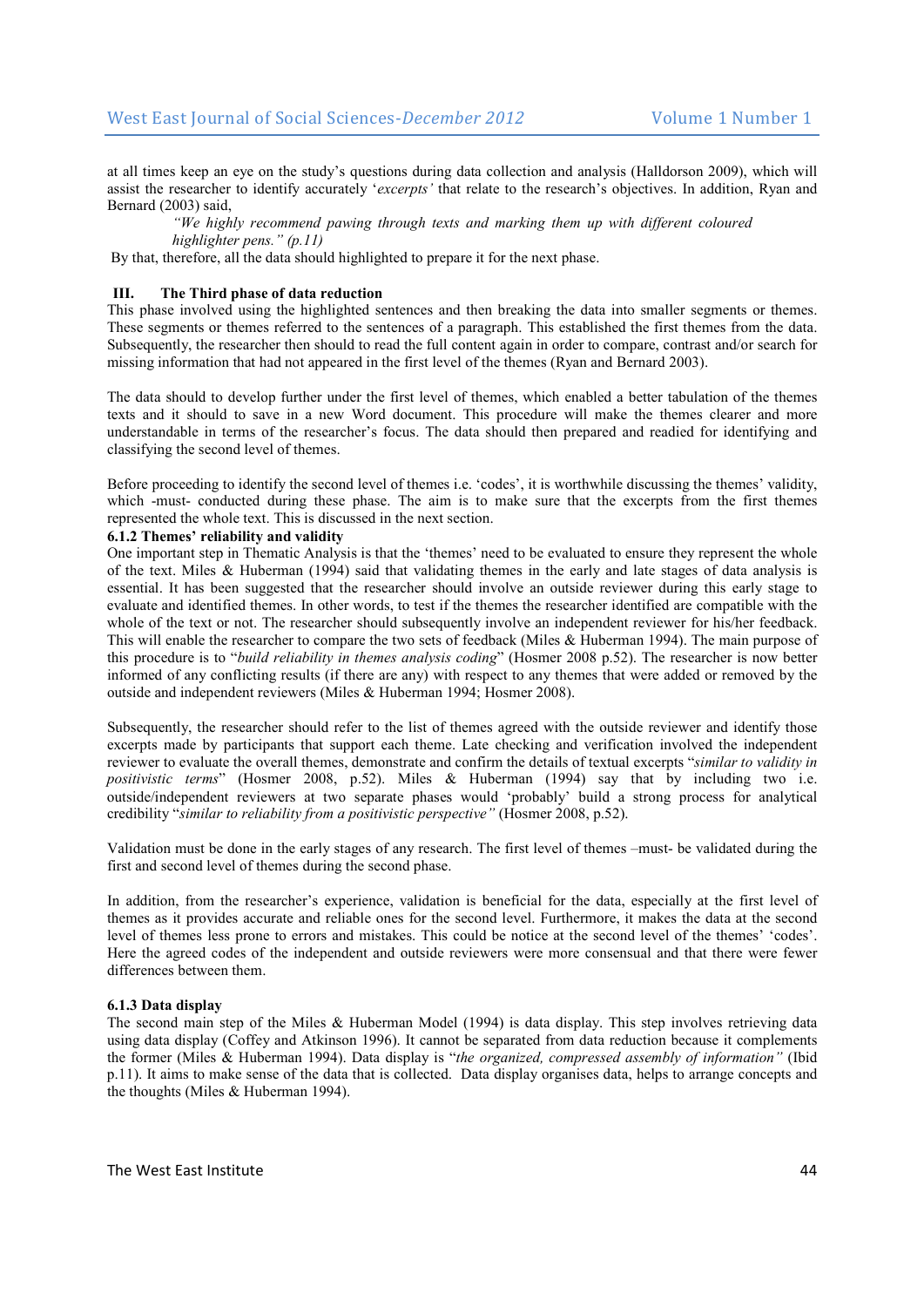Following theme reduction, the researcher should review the research questions to identify any information that relates to similar concepts.

In addition, displaying the data serves a number of purposes such as:

- 1 . The ability to view and enhance the data more clearly for the research
- 2 . To avoid data overload during the process of analysis
- 3 . Making sense of the data that has been collected by displaying related concepts from different statements (Miles & Huberman 1994; Halldorson 2009)

All the data that related to each question should to organize and present in order. This allowed the researcher to explore any differences, similarities and interrelationships by entering the data into conceptual clusters for analysis. Data display was used descriptively to gain conceptual coherence by collating items that related to each research question (Miles & Huberman 1994). Data reduction will be described in detail (Ibid 1994; Braun & Clarke 2006). Analysis will go further at this point as it will include interpretations of the concepts involved in the research topics to support participants' statements by supplying relevant evidence (Boyatzis 1998; Blacker 2009).

Data may be displayed using a variety of techniques in order to facilitate its analysis. It better to include figures, tables, graphs, charts, maps of categories, narrative text and quotations (Yin 2010). Miles & Huberman (19940 consider that all that kinds of data display aim to,

*"Assemble organised information into immediately an accessible and compact form so that the analyst can see what is happening and either draw justified conclusions or move on to the next step of analysis the display suggests may be useful." (p.11)* 

Displaying the data in a variety of ways e.g. tables, figures and theme maps provides opportunities to gain an extra in-depth understanding of the data it. Each piece of data offers the researcher the ability to better explanation the data, e.g. tabulated files provide an appropriate and convenient technique to assist and make comparisons through different themes maps (Gibbs 2002). In addition, direct quotations provide supportive meaning to the data's interpretation for some statements (Patton 2002).

Utilizing different data display techniques and gradually framing it, enables the researcher to focus and organise his/her thoughts by linking and comparing the information to reach conclusions (Miles & Huberman 1994; Gibbs 2002).

#### **6.1.4. Data drawing and conclusions**

The third step of the Miles & Huberman Model comprises data drawing and conclusions (1994). These workers have suggested the use of some points to assist researchers to draw conclusions having displayed data in a variety of ways. Some of their ideas to generate meaning from the data were adopted by this research. These included:

- 1- The notation of any patterns or themes and the relevance of any statement especially if similar or contrasting
- 2- Grouping or establishing categories of 'information that can go together'
- 3- Identifying interrelations among factors and variables
- 4- Building conceptual coherence and consistency, which at the end it should use to explore the validity of the findings so that they fit the theoretical framework of the study.

The stages of data drawing and display must not become separated from data reduction, because they are complementary. In addition, the stages involve drawing data and verification (Miles & Huberman 1994).

#### **7. Conclusion**

This paper has discussed the differences between the three main concepts of data analysis, i.e. GT, HA and TA. Further, it described in detail the model of Miles & Huberman (1994). It showed that Thematic Analysis approaches are appropriate when samples are determined and defined before proceeding with the study. In contrast, analysis by Grounded Theory relies on theoretical sampling, which is determined during data collection (Glaser & Strauss 1967). In addition, Thematic Analysis offers the flexibility for starting data analysis at any time during the project, where there is no association between the data gathered and the result of the process itself. More importantly it provides the flexibility for approaching research patterns in two ways, i.e. inductive and deductive (Frith and Gleeson 2004; Hayes 2000; Halldorson 2009).

Finally, in basic terms, Thematic Analysis provides a comprehensive process for a researcher to identify numerous cross-references between the evolving themes and the entire data (Hayes 1997). By using Thematic Analysis, it is

#### The West Fast Institute 45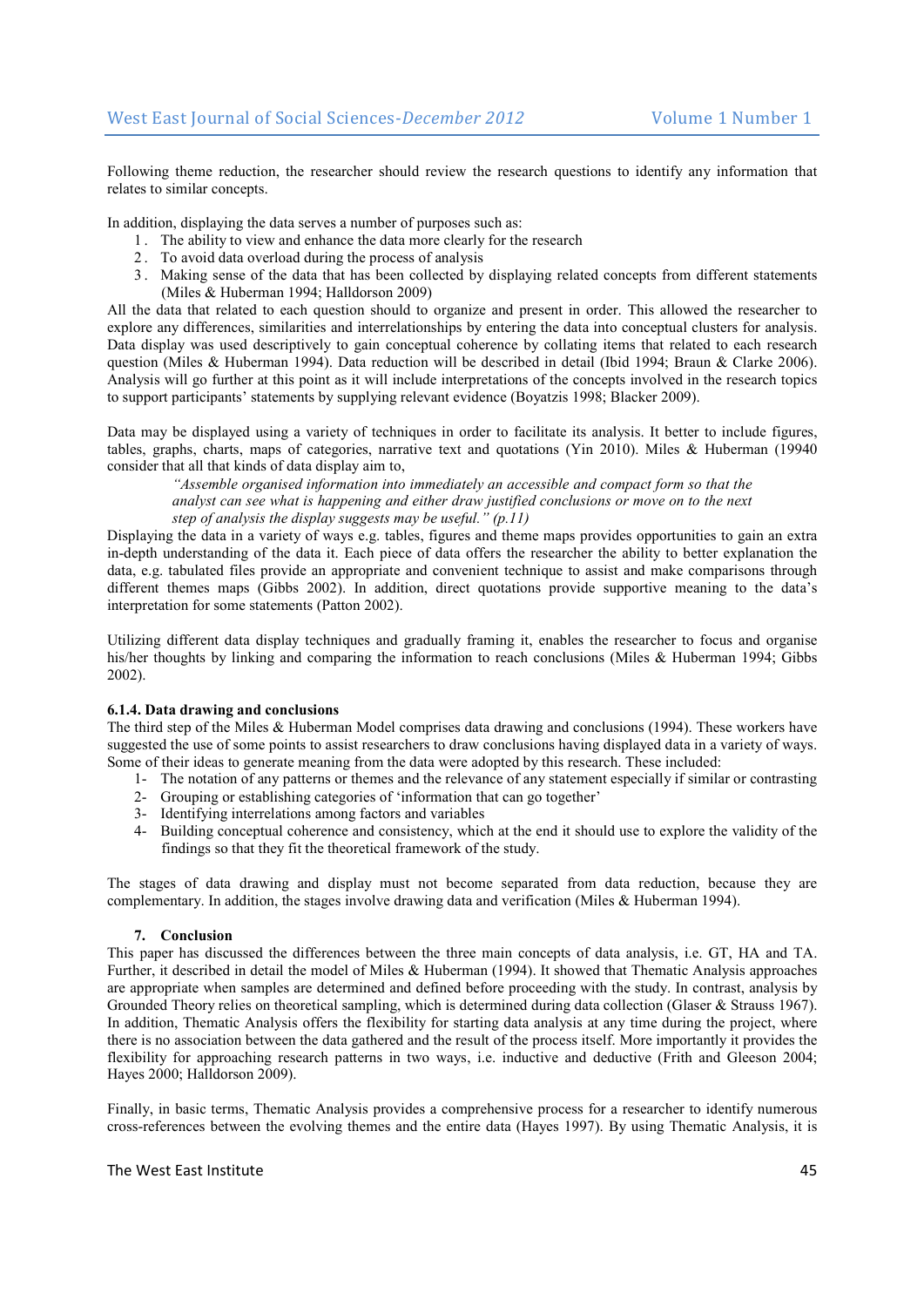possible to link the various concepts and opinions of participants and compare them with the data that has been gathered in different situation at different times from other or the same participants during the project. In this case, the potential for interpretation becomes infinite.

#### **8. Acknowledgements**

I would like to thank Professor Bernd Carsten Stahl and Mr. Ralph Birkenhead for their unlimited support. I also wish to thank Dr. Jehad Alamri for his valuable feedback and comments.

## **9. REFERENCES**

Alhojailan, M. 2012. Identification of learners' attitudes regarding the implementation of read/write web, blog tools: a case study in higher education. 7th Disco conference reader: New media and education. In: Prague: Centre for Higher Education Studies, pp. 58–73.

Attard and Coulson 2012. A thematic analysis of patient communication in Parkinson's disease online support group discussion forums. *Computers in Human Behavior* 28(2), pp. 500–506.

Bernard 2000. *Social research methods: qualitative and quantitative approaches*. Sage Publications. Blacker, R. 2009. A thematic analysis of psychodynamically-oriented supervision of observations in an acute inpatient ward. Published thesis. University of Leicester.

Bogdan, R. and Biklen, S.K. 2007. *Qualitative research for education: an introduction to theory and methods*. Pearson/Allyn and Bacon.

Boland, R.J. 1985. Phenomenology: a preferred approach to research on information systems. In: *Research methods in information systems*. Amsterdam: North-Holland, pp. 193–201.

Boyatzis, R.E. 1998. *Transforming qualitative information: thematic analysis and code development*. Sage Publications.

Braun, V. and Clarke, V. 2006. Using thematic analysis in psychology. *Qualitative research in psychology* 3(2), pp. 77–101.

Bryman, A. 2008. *Social research methods*. Oxford University Press.

Cassell, C. and Symon, G. 1994. *Qualitative methods in organizational research: a practical guide*. Sage. Coffey, A. and Atkinson, P. 1996. *Making sense of qualitative data: complementary research strategies*. Sage Publications.

Cohen, Manion, L. and Morrison, K. 2011. *Research Methods in Education*. 7th ed. Routledge.

Crawford, P., Brown, B. and Majomi, P. 2008. Education as an Exit Strategy for Community Mental Health Nurses: A Thematic Analysis of Narratives. *Mental Health Review Journal* 13(3), pp. 8–15.

Creswell 2009. *Research design: qualitative, quantitative, and mixed methods approaches*. Sage Publications.

Creswell, J.W. 2003. *Research design: qualitative, quantitative, and mixed method approaches*. SAGE.

Denscombe, M. 2010. *The Good Research Guide: For Small-scale Social Research Projects*. McGraw-Hill. Frith, H. and Gleeson, K. 2004. Clothing and Embodiment: Men Managing Body Image and Appearance. *Psychology of Men & Masculinity* 5(1), p. 40.

Gibbs, G. 2002. *Qualitative data analysis: explorations with NVivo*. Open University.

Glaser and Strauss 1967. *The discovery of grounded theory: strategies for qualitative research*. Transaction Publishers.

Halldorson, J.D. 2009. An exploration of tajfels social identity theory and its application to understanding metis as a social identity. University of Manitoba (Canada).

Hatch, J.A. 2002. *Doing qualitative research in education settings*. SUNY Press.

Hayes, N. 2000. *Doing psychological research: gathering and analysing data*. Open University Press.

Hayes, N. 1997. *Doing qualitative analysis in psychology*. Psychology Press.

Hosmer, R. 2008. Discussing the dead: Patterns of family interaction regarding lost family members. Published thesis. USA: University of Denver.

Joffe and Yardley 2004. Content and thematic analysis. In: *Research methods for clinical and health psychology*. 1st ed. London: SAGE.

Kim, H.N. 2008. The phenomenon of blogs and theoretical model of blog use in educational contexts. *Computers & Education* 51(3), pp. 1342–1352.

Marks, D. and Yardley, L. 2004. *Research methods for clinical and health psychology*. SAGE.

Miles, M.B. and Huberman, A.M. 1994. *Qualitative data analysis: an expanded sourcebook*. Sage Publications. Myers 2004. Hermeneutics in information systems research. In: *Social theory and philosophy for information systems*. Chichester: John Wiley and Sons, pp. 103–128.